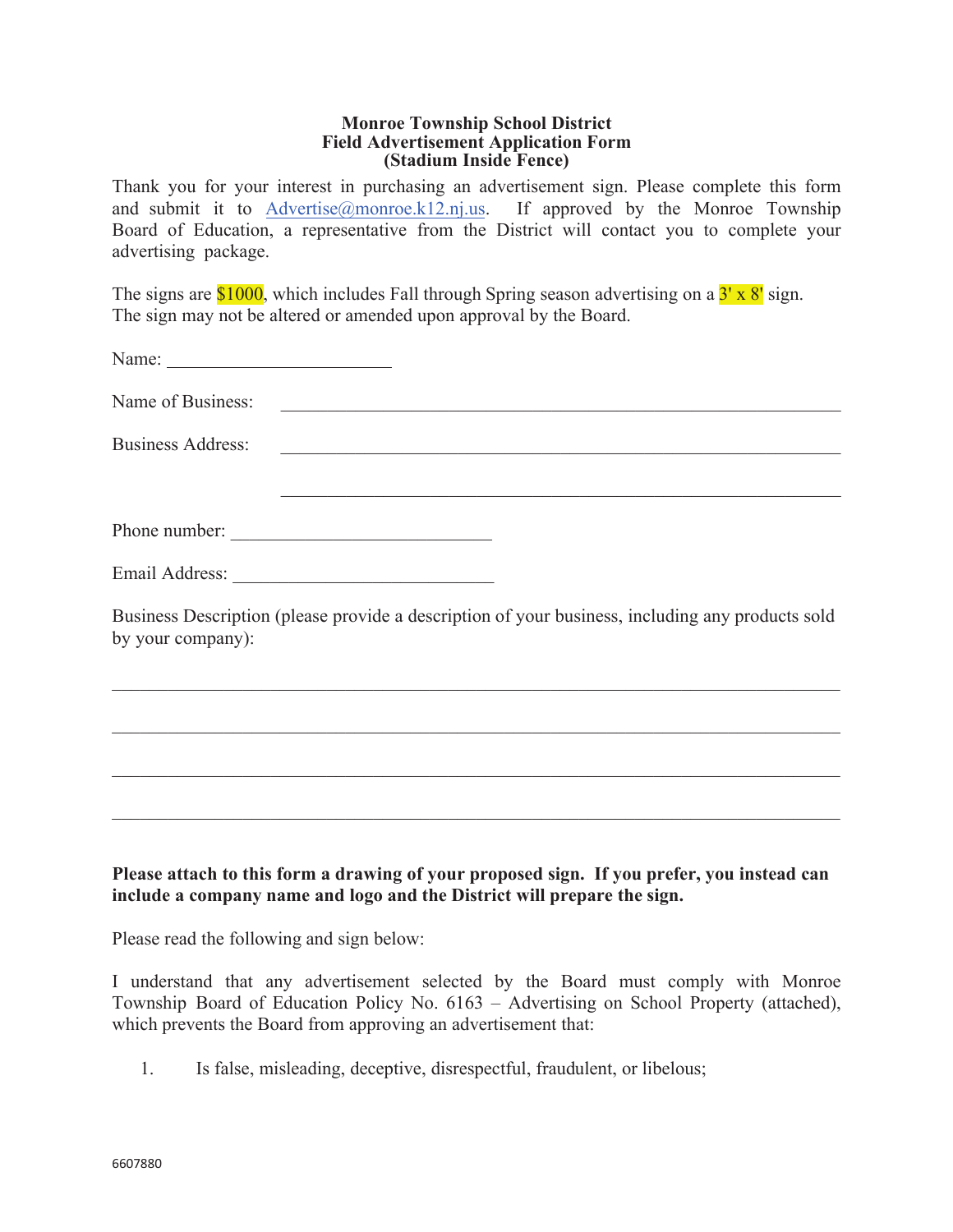- 2. Contains material or language that is obscene, profane, vulgar, offensive, or reasonably determined not to be in good taste;
- 3. Promotes unlawful or illegal goods, services, or activities;
- 4. Promotes gambling, the sale or use of tobacco or tobacco-related products, or the sale or use of alcoholic beverages;
- 5. Promotes the sale or use of products designed for use in connection with sexual activity;
- 6. Depicts or glamorizes violent or antisocial behavior, or sexual conduct;
- 7. Declares or implies an endorsement by the Board of Education; or
- 8. Is political, religious, issue-related, controversial in nature, or not age appropriate.

**In submitting this form and signing below, I agree that all information on this form is accurate and the proposed sign and above-named business meet this criteria. I understand that the Board has the right to reject any application in its sole and absolute discretion. I further agree that the Board reserves the right to remove the sign at any time and for any reason.** 

**The purchase of the sign is not an endorsement by the Board or otherwise support by the Board of the business or product sold by the business. Instead, the purchase is limited to a sign that will be displayed on the Board's property.** 

Signature:

 $Date:$